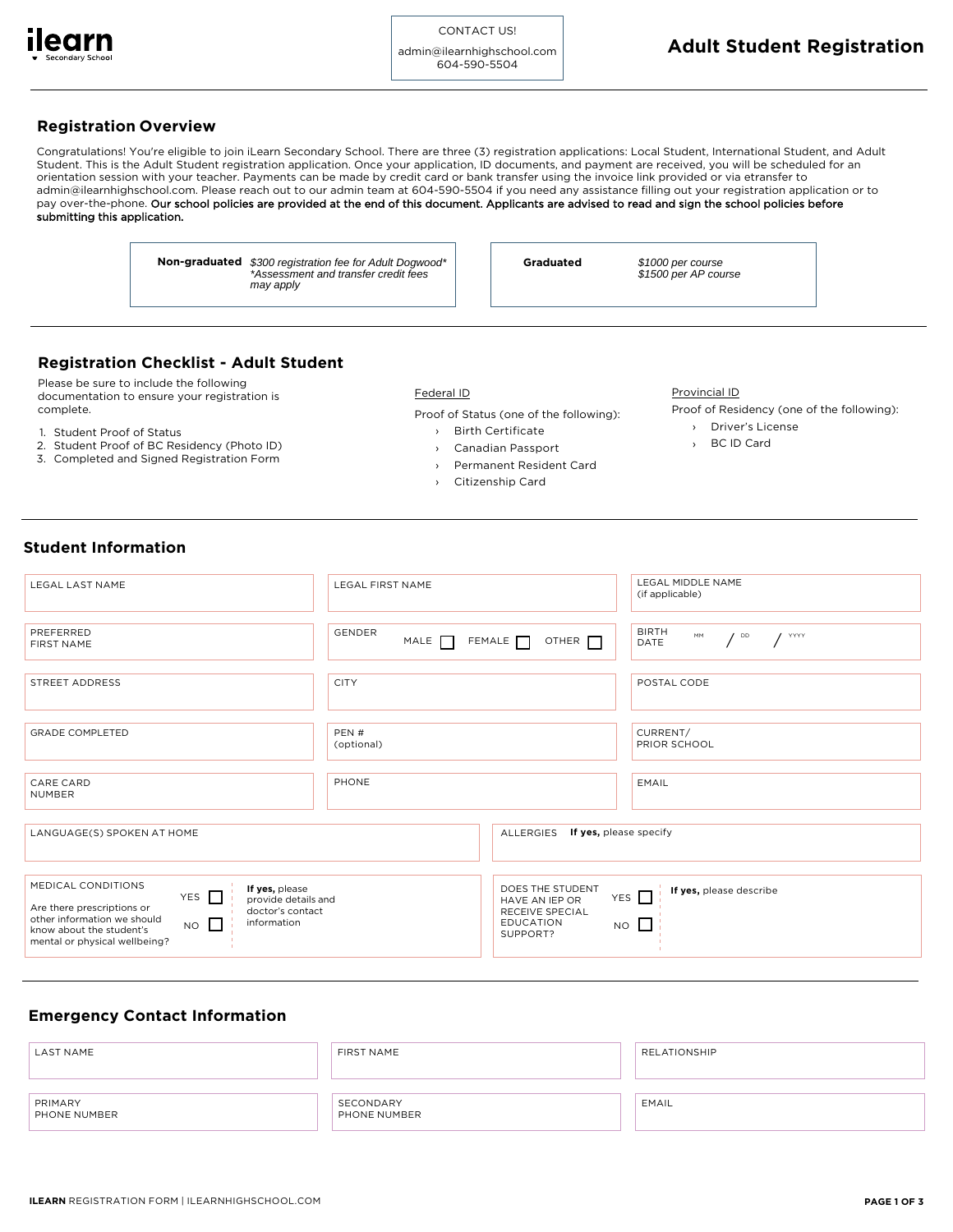

## **SCHOOL POLICIES**

**Tes**, I have read the School Policies and I agree to follow the policies and expectations of iLearn Secondary School.

#### PERSONAL INFORMATION PRIVACY POLICY

```
Yes, I consent to having iLearn Secondary School collect personal<br>information that may include student identification information, birth<br>certificate, legal guardianship, court orders if applicable, contact
□
          numbers and email address.
```
#### **NEWS MEDIA**

Yes, I consent to having photographs and work samples used by iLearn Secondary School in the website, newsletter, and other promotional materials and news media.

No, I do not consent to having photographs and work used by iLearn<br>Secondary School in the website, newsletter, and other promotional materials and news media.

# **DOUBLE DIPPPING**

A local student cannot take the same course at the same time at two separate BC high schools.

Yes, I certify that I am not currently taking the same course at a different  $\perp$ school.

### **COMMITMENT TO LEARNING**

#### **STUDENT**

- > I agree to login and communicate with my teacher(s) in a timely manner.
- > I agree to submit assignments/do quizzes/module tests regularly.
- > I agree to ask for help when needed.
- I understand that if I do not comply with these requirements, my online course(s) may be deactivated or I may be dropped from the course.

## **PAYMENT POLICIES**

# REFUND

- Refunds are only accepted within 2 weeks of the class start date and is subject to a \$250.00 processing fee.
	- > If a student gets suspended or expelled, no refund will be provided.

| <b>STUDENT</b><br><b>NAME</b> | I agree to the terms above<br>and acknowledge this as a | DATE | <br>MМ | YYYY |
|-------------------------------|---------------------------------------------------------|------|--------|------|
|                               | virtual signature.                                      |      |        |      |

# Aboriginal Ancestry Information - STUDENTS WITH ABORIGINAL STATUS ONLY

| ARE YOU OF ABORIGINAL ANCESTRY?                                                   | <b>YES</b> | <b>NO</b>               |              |            |                                           |                                          |
|-----------------------------------------------------------------------------------|------------|-------------------------|--------------|------------|-------------------------------------------|------------------------------------------|
| IF YES, SELECT ONE OF THE FOLLOWING                                               |            | <b>INUIT</b>            | <b>METIS</b> | NON-STATUS | <b>FIRST NATION STATUS</b><br>OFF RESERVE | <b>FIRST NATION STATUS</b><br>ON RESERVE |
| BAND OF RESIDENCE NAME                                                            |            |                         |              |            | DIA NUMBER                                |                                          |
| DOES THE STUDENT RECEIVE<br>SPECIAL EDUCATION SUPPORT?<br><b>YES</b><br><b>NO</b> |            | If yes, please describe |              |            |                                           |                                          |